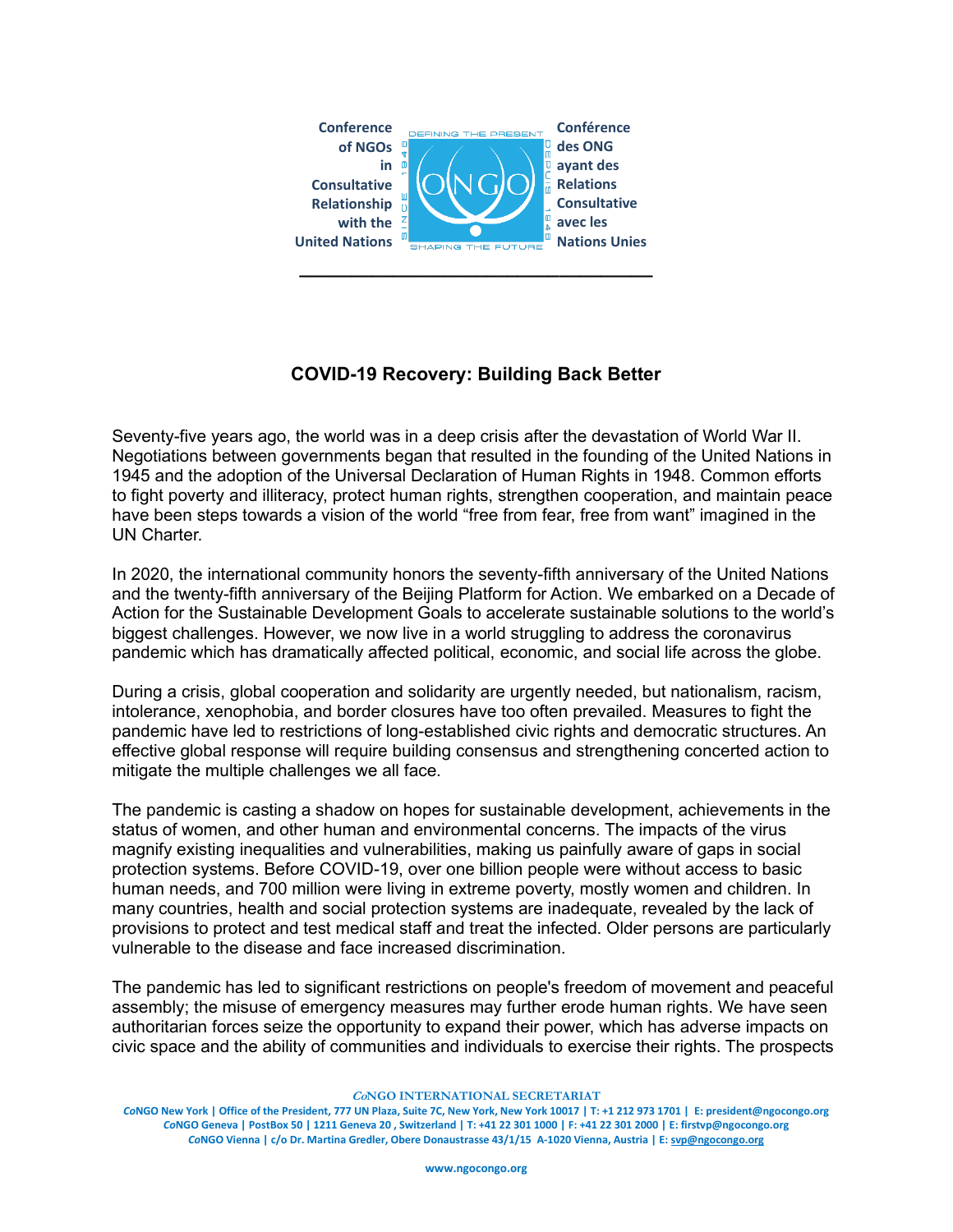of a long-term global recession raise serious concerns over how long and to what extent restrictions will be in force. After the public health crisis recedes, we must ensure that measures curtailing civil liberties are fully lifted to protect democratic institutions and citizen participation.

We representatives of international NGOs in consultative relationship with the UN fear that while attention is focused on the global health crisis, efforts to address the ongoing climate crisis, achieve sustainable development and gender equality, protect human rights and promote peace are being neglected.

We continue to work in partnerships to develop a global plan of action to address the multiple challenges we all face, while promoting human rights, democracy, climate action, gender equality, justice, peace and security, and sustainable development.

We are determined to emerge from this crisis and build a better world for all.

We call on the 193 UN Member States to renew their commitment to the UN and to turn this international crisis into an opportunity, using it as a starting point to rebuild economies that are inclusive, and based on sustainable production and consumption:

- to accelerate climate action by rebuilding economies, transport, and industries in a carbon neutral manner;
- to recognize and address the disproportionate impacts of the pandemic on women, children, older persons, and other vulnerable and marginalized groups;
- to change the militarized discourse of war and threat to one of care and solidarity, within countries as well as between Member States;
- to provide universal access to and funding for health and social protections for all people;
- to reallocate military spending and increase investments in meeting human needs to create a healthier and more peaceful planet and achieve Agenda 2030;
- to support non-governmental community organizations, human rights defenders, and women's groups, and include them in national and global recovery and reconstruction efforts;
- to strengthen the UN System and provide the necessary funding to achieve the Sustainable Development Goals and ensure inclusive societies and economies, a sustainable environment, and a more peaceful world.

**Only if we continue to work in partnerships and promote human rights, democracy, rule of law, climate action, gender equality, sustainable development, peace and security, can we emerge from this crisis and build a better world for all.**

**12 May 2020 For more information: New York | Geneva | Vienna Liberato C. Bautista,** *Co***NGO President president@ngocongo.org**

**CoNGO INTERNATIONAL SECRETARIAT**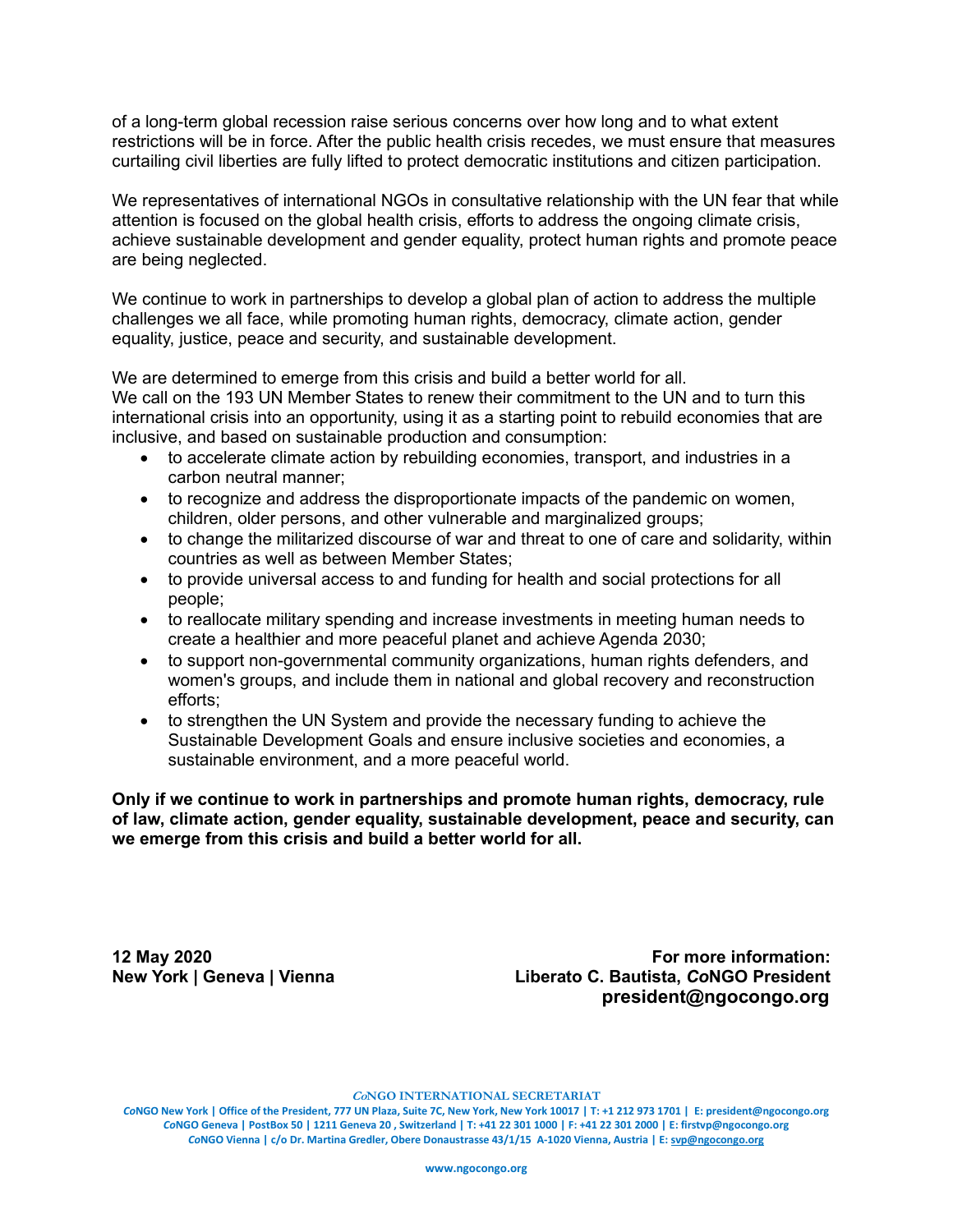## **Endorsements as of 2 June 2020**

**The following organizations have joined the Conference of Non-Governmental Organizations in Consultative Relationship with the United Nations (***Co***NGO) in this Statement, COVID-19 Recovery: Building Back Better:**

- 1. AFEW International
- 2. African Action on Aids
- 3. Agewell Foundation
- 4. Agrenska Foundation
- 5. American Medical Women's Association (AMWA)
- 6. Amman Center for Human Rights Studies (ACHRS)
- 7. Arab Center for the Independence of the Judiciary and the Legal Profession
- 8. Arab Society for Academic Freedom (ASAF)
- 9. ARISE® Network
- 10.Armenian Assembly of America
- 11.Asia South Pacific Association for Basic Adult Education (ASPBAE)
- 12.Association Camerounaise pour la Prise en charge des Personnes Agées (ACAMAGE)
- 13.Association Internationale des Charités (AIC)
- 14.Association for Farmers Rights Defense (AFRD Georgia)
- 15.Awaz Centre for Development Services (ACDS)
- 16.Bangladesh NGOs Network for Radio and Communication (BNNRC)
- 17.Brazilian Harm Reduction and Human Rights Network (REDUC)
- 18.Centro de Culturas indígenas del Perú (CHIRAPAQ)
- 19.Centro de Información y Educación para la Prevención del Abuso de Drogas (CEDRO)
- 20.Colonie des Pionniers du Développement (CPD)
- 21.Comité français des organisations non gouvernementales pour la liaison et l'information des Nations-Unies
- 22.Confederation of Asia-Pacific Chambers of Commerce and Industry (CACCI)
- 23.Congregation of Our Lady of Charity of the Good Shepherd
- 24.Congregation of the Mission
- 25.Council General International of the Society of Saint Vincent de Paul (SSVP)
- 26.CREDO-Action
- 27.Delta Sigma Theta Sorority, Inc.
- 28.Dianova International
- 29.Dominicans for Justice and Peace
- 30.Dominican Leadership Conference
- 31.Election Network in the Arab Region (ENAR)
- 32.Environment Liaison Centre International (ELCI)
- 33.European Federation of Older Students at Universities (EFOSU)
- 34.European Union of Women (EUW)
- 35.European Youth Forum (EYF)

## **CoNGO INTERNATIONAL SECRETARIAT**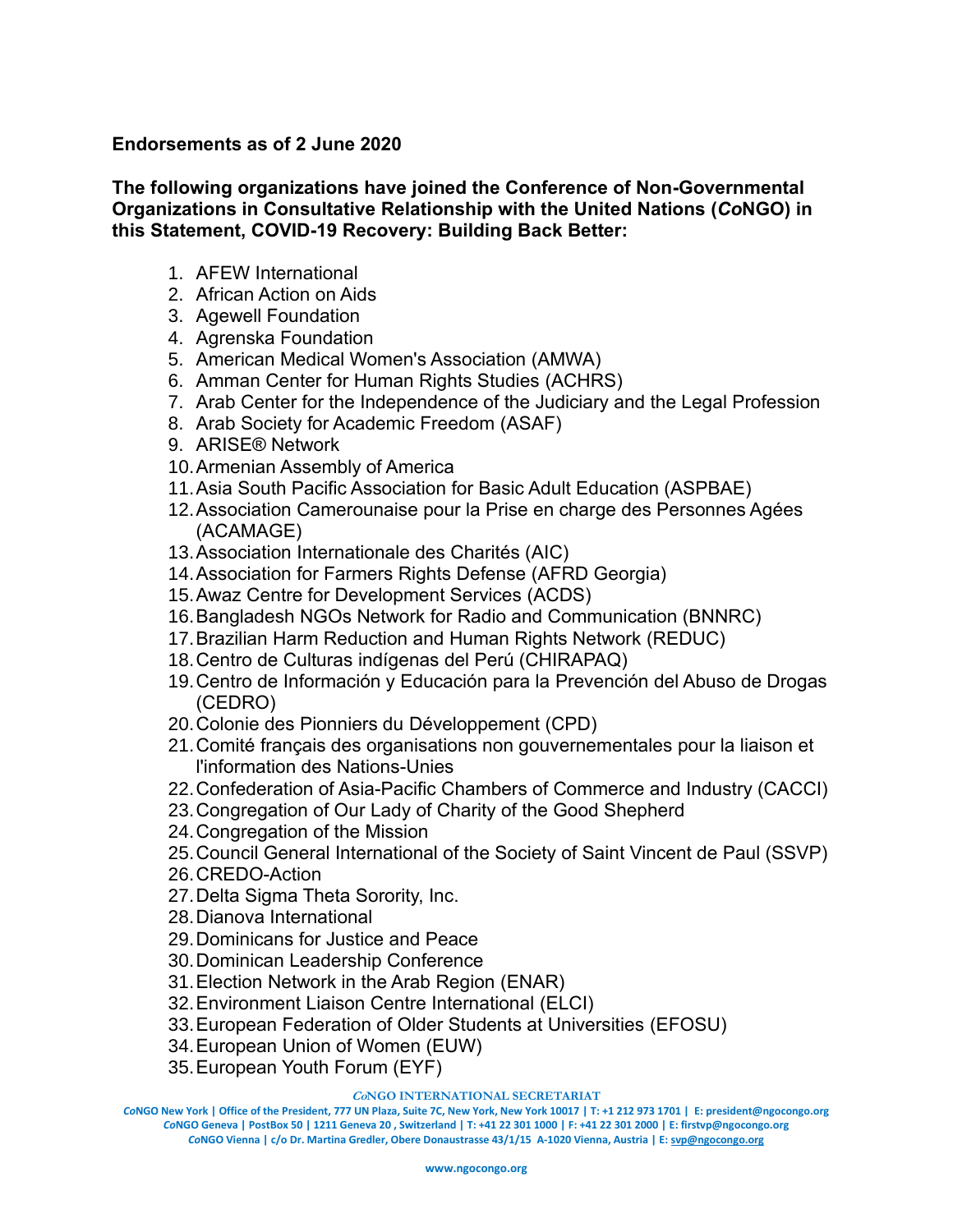- 36.For Alternative Approaches to Addiction, Think & Do Tank (FAAAT)
- 37.Federation of American Women's Clubs Overseas (FAWCO)
- 38.Fondazione Proclade Internazionale-Onlus
- 39.Fundación Global Democracia y Desarrollo (FUNGLODE)
- 40.Fundación para Estudio e Investigación de la Mujer (FEIM)
- 41.Global Distribution Advocates, Inc.
- 42.Global Family NGO (New Delhi, India)
- 43.Global Foundation for Democracy and Development (GFDD)
- 44.Graduate Women International (GWI)
- 45.Guild of Service
- 46.Haiti Cholera Research Funding Foundation USA
- 47.Institute for Research and Development "Utrip", Slovenia (UTRIP)
- 48.International Alliance of Women (IAW)
- 49.International Association for Counselling (IAC)
- 50.International Association of Applied Psychology (IAAP)
- 51.International Association of Democratic Lawyers (IADL)
- 52.International Association of Gerontology and Geriatrics (IAGG)
- 53.International Association of Judges (IAJ)
- 54.International Association for Media and Communication (IAMC)
- 55.International Bureau for Epilepsy (IBE)
- 56.International Center for Environmental Education & Community Development (ICENECDEV)
- 57.International Drug Policy Consortium (IDPC)
- 58.International Council of Psychologists (ICP)
- 59.International Council of Jewish Women
- 60.International Council of Women (ICW)
- 61.International Council on Social Welfare (ICSW)
- 62.International Federation of Social Workers (IFSW)
- 63.International Federation for Home Economics (IFHE)
- 64.International Federation of Business and Professional Women (IFBPW)
- 65.International Federation on Ageing (IFA)
- 66.International Inner Wheel (IIW)
- 67.International Organization for the Elimination of All Forms of Racial Discrimination (EAFORD)
- 68.International Presentation Association (IPA)
- 69.International Progress Organization
- 70.International Public Relations Association (IPRA)
- 71.International Society for the Study of Trauma and Dissociation (ISSTD)
- 72.International Union of Psychological Science (IUPsyS)
- 73.International Youth and Student Movement for the United Nations (ISMUN)
- 74.Kolping International
- 75.L'Appui Solidarité pour le Renforcement de l'Aide au Développement
- 76.Le Project Imagine
- 77.League of Women Voters of the United States (LWVUS)
- 78.Lucis Trust—World Goodwill

## **CoNGO INTERNATIONAL SECRETARIAT**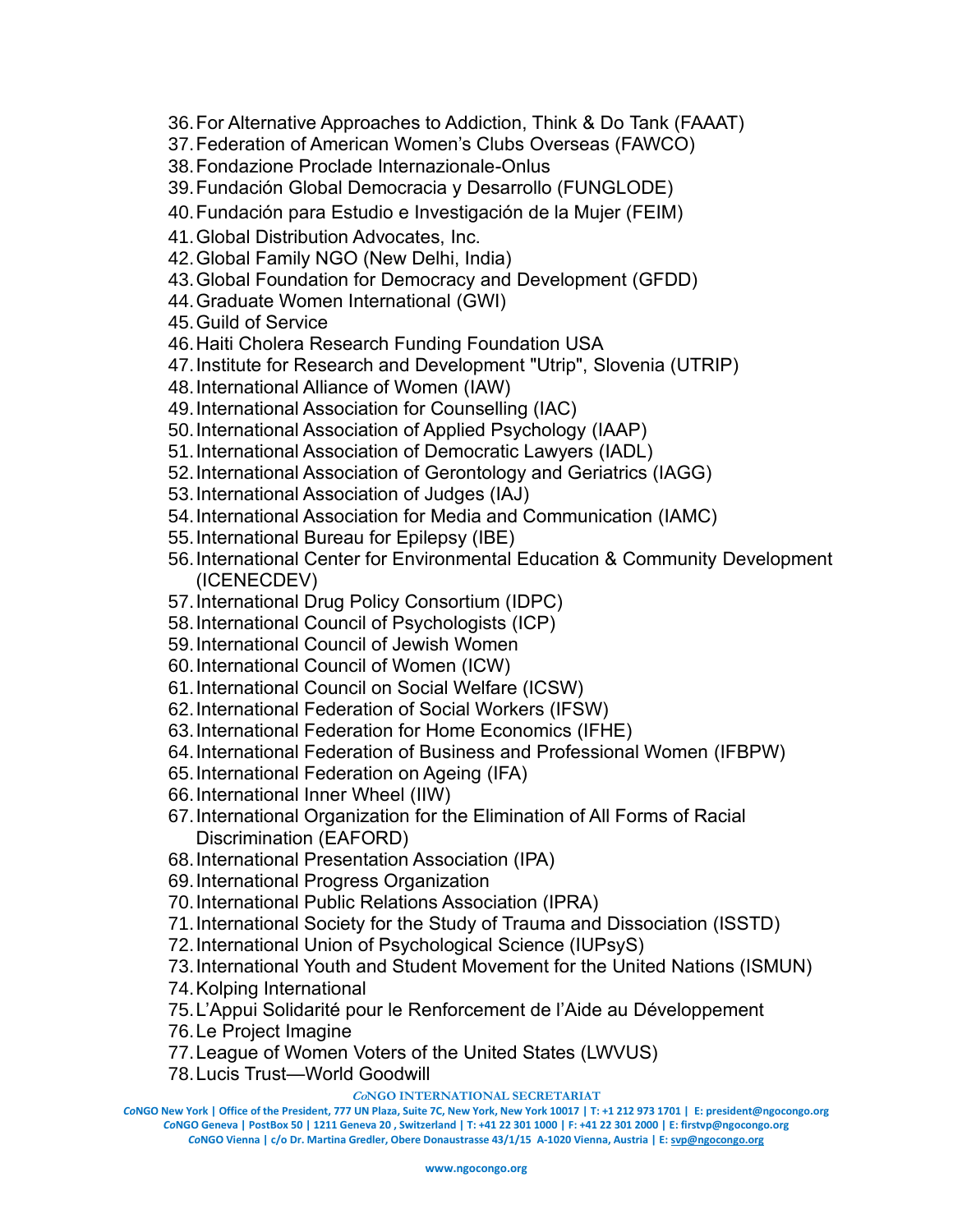- 79.Maryknoll Fathers and Brothers (CFMSA)
- 80.Maryknoll Sisters of St. Dominic, Inc.
- 81.Medical Women's International Association
- 82.Missionary Oblates of Mary Immaculate
- 83.Murna Foundation
- 84.Non-Violence International (NI)
- 85.Ordo Supremus Militaris Templi Hierosolymitani (OSMTH)
- 86.Pan Pacific and South East Asia Women's Association-International (PPSEAWA)
- 87.Pax Christi International
- 88.Peace Boat
- 89.Poverty Elimination and Community Education (PEACE) Foundation
- 90.Servas International
- 91.Shine Africa Foundation-Teso
- 92.Shirley Ann Sullivan Educational Foundation (SASEF)
- 93.Sisters of Charity Federation
- 94.Socialist International Women (SIW)
- 95.Society for International Development Vienna Chapter (SID)
- 96.Society for the Psychological Study of Social Issues (SPSSI)
- 97.Soka Gakkai International (SGI)
- 98.Somali Help-Age Association
- 99.Soroptimist International (SI)
- 100. Sri Swami Madhavananda World Peace Council (SSMWPC)
- 101. Sulabh International Social Service Organization
- 102. Teresian Association
- 103. Tinker Institute on International Law and Organizations (TIILO)
- 104. Trust for Youth Child Leadership (TYCL)
- 105. UNANIMA International
- 106. Union of International Associations (UIA)
- 107. Unitarian Universalist Association (UUA)
- 108. United Methodist Church-General Board of Church and Society (UMC-GBCS)
- 109. United Methodist Women (UMW)
- 110. United Religions Initiative
- 111. Universal Esperanto Association (UEA)
- 112. Universal Peace Federation (UPF)
- 113. Verein fuer Foerderung der Voelkerverstaendigung
- 114. Villa Maraini Foundation
- 115. Virginia Gildersleeve International Fund (Women First International Fund)
- 116. VIVAT International
- 117. Women´s Federation for World Peace International (WFWPI)
- 118. World Federalist Movement Institute for Global Policy (WFM-IGP)
- 119. World Federation of Methodist and Uniting Church Women (WFMUCW)
- 120. World Organization for Early Childhood Education (OMEP)
- 121. World Student Christian Federation (WSCF)

**CoNGO INTERNATIONAL SECRETARIAT**